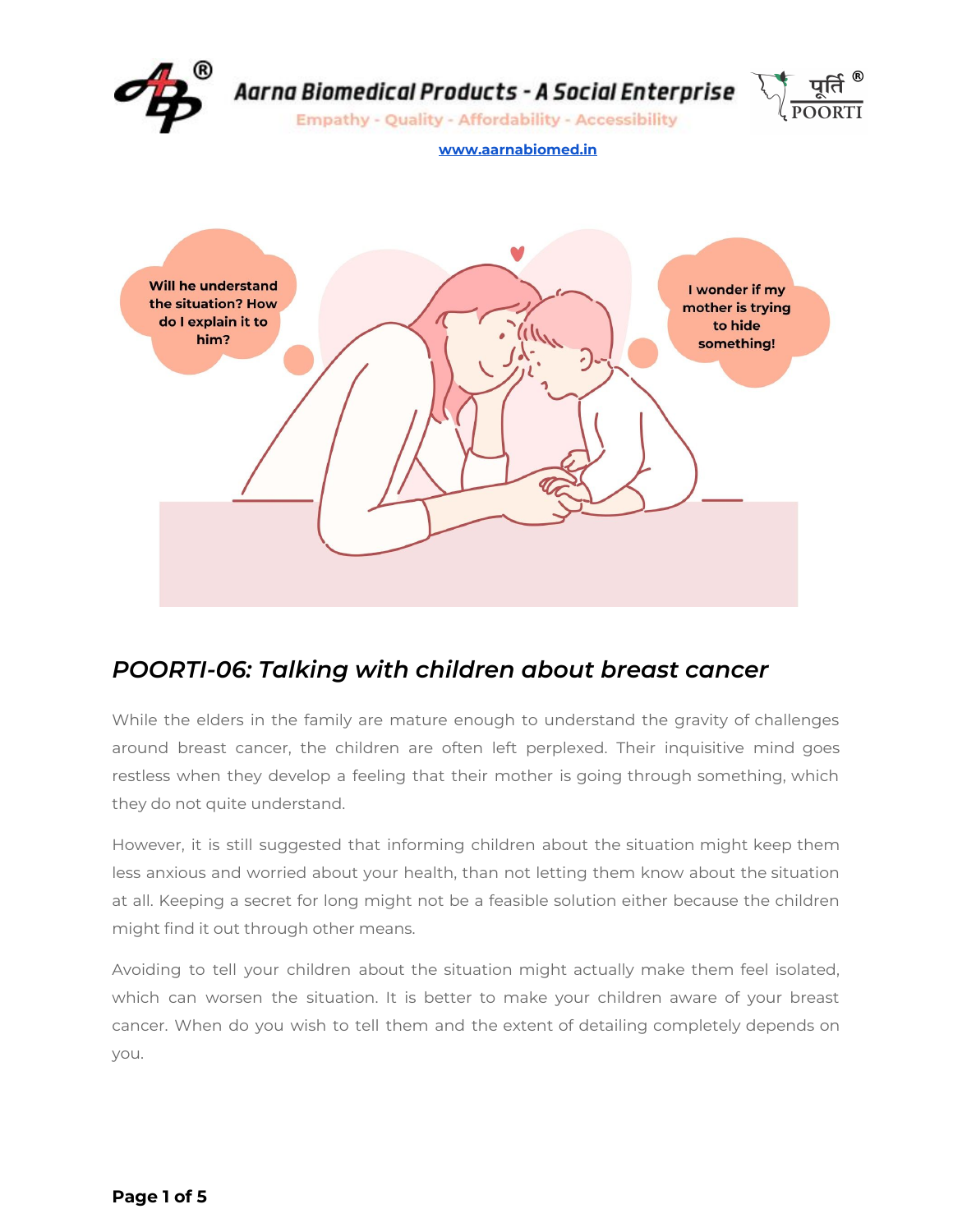

**Empathy - Quality - Affordability - Accessibility** 



#### **[www.aarnabiomed.in](http://www.aarnabiomed.in/)**



### **WONDERING WHO MIGHT TELL THEM? AND WHEN?**

The safest way to break this news is to sit together with your partner, grandparents (if possible) and children, and explain the situation calmly with lots of positivity. It would be easier for them to take up the bad news if it is coming from someone they love and trust.

If you are a single parent, or finding it difficult to speak to your children, you may seek help from your close friends and family members or a breast cancer support group who could potentially arrange for a former breast cancer survivor to help you with this.

There is no preset time which can be said as the right time to tell about your breast cancer to your children, but you can choose a familiar setting, where there are no distractions and go stepwise about the problem and treatment, and stop wherever you wish to.

While discussing, you may find yourself overwhelmed with emotions, end up crying or feeling extremely upset. Let it be! It is alright. Your children would also feel free to show their emotions and concern. Although appearing calm and composed while letting your children know about your cancer may help them feel less frightened.

### **NOT FINDING THE RIGHT WORDS?**

Keep things simple, avoid complicated medical terms and summaries. Plan your discussion ahead with your partner and family if you need to. Make sure you let them know the intricacies without frightening them unnecessarily.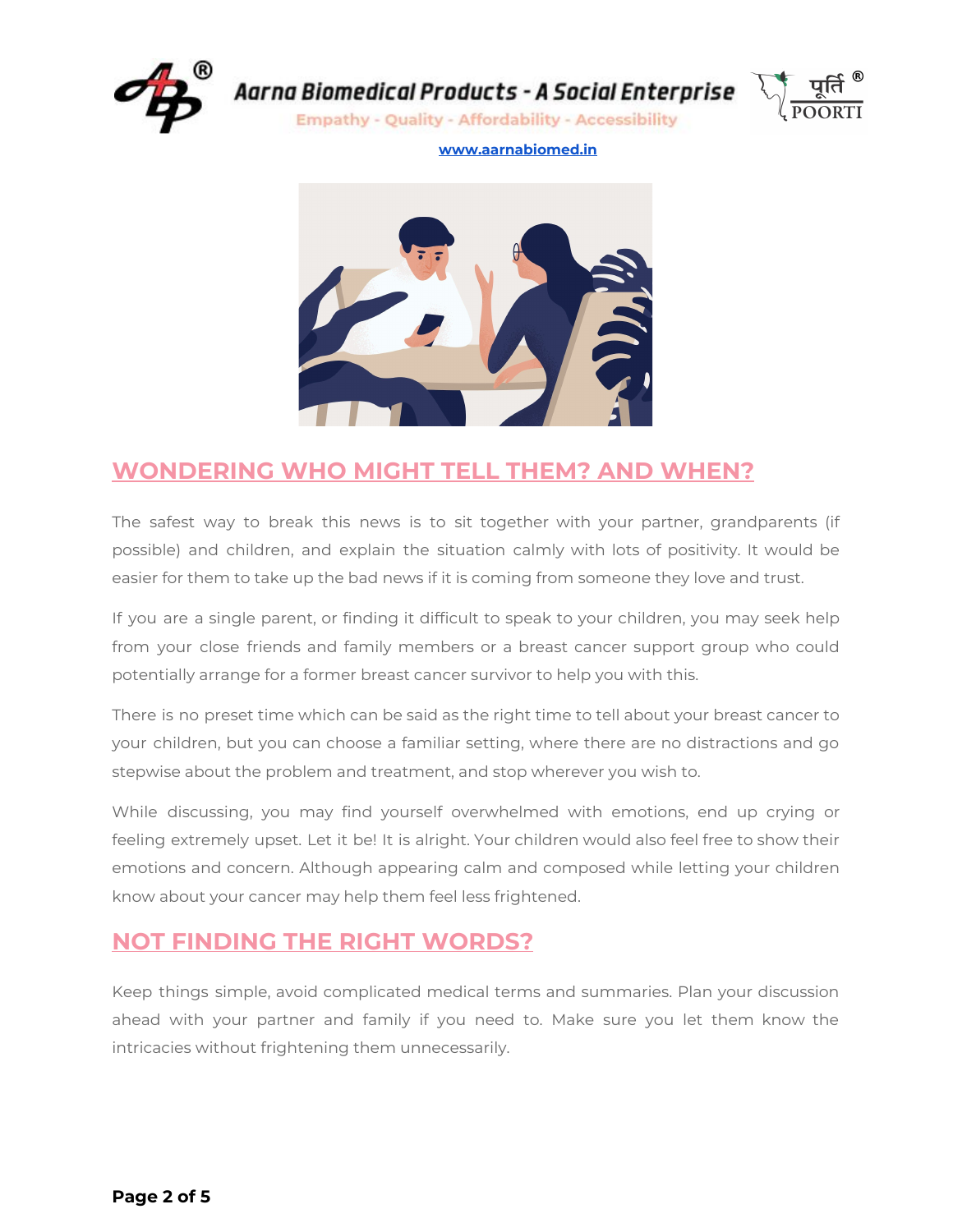

**Empathy - Quality - Affordability - Accessibility** 



**[www.aarnabiomed.in](http://www.aarnabiomed.in/)**



## **HOW CHILDREN MIGHT REACT TO BREAST CANCER?**

Children react differently depending upon their age, sentiments, maturity, character and proximity to you. Give them time and opportunity to speak to you and express their emotions. You might be surprised at their resilience or level of maturity!

Do not push them and let their feelings sink. Your children, specially daughters, may also talk to their friends about it. You might have to answer a library of questions later. Be polite with them if you notice changes in their behavior or sleep pattern, they may lose concentration in class. This can be an after effect of hearing the serious news about their loved one.

Children are more likely to be bothered while your diagnosis starts, the loss of hair or visible changes in your body might make them feel worried; but you can make them realise that this is for your cure, and that you will be normal soon.

Very young children are unlikely to have any knowledge about cancer. When you visit the hospital you can reassure them that you will come back. Take help of stories to let them know that you are ill and under treatment.

Adolescents are more likely to understand the severity of the situation. You can start by telling what has happened to you and how the doctors are going to treat you. The children must have studied the basics of cell structure by this time so you may explain the process with some factual information. Let them talk about their knowledge and feelings at this level.

If your child is a teenager then they are aware of cancer, its causes, treatment and side effects. They would also have more relevant questions that you have to be ready to answer. Teenagers may feel anxious about cancer running in their families. Share as much information as is relevant and that you will be fine even after the treatment.

#### **Page 3 of 5**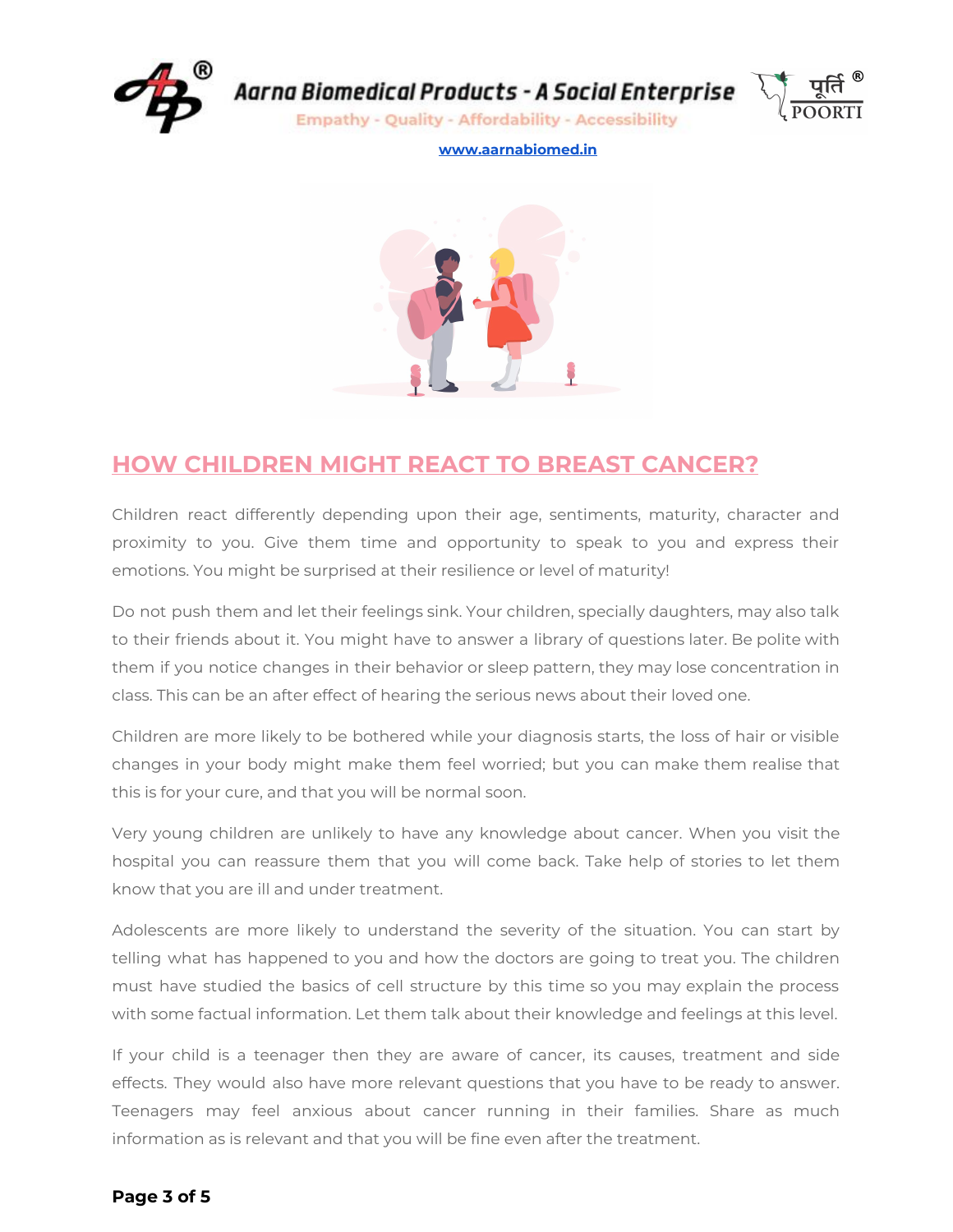

**Empathy - Quality - Affordability - Accessibility** 



**[www.aarnabiomed.in](http://www.aarnabiomed.in/)**



## **INFORMING YOUR CHILDREN'S SCHOOL**

### **TEACHERS:**

Children are affected when you are unwell for a prolonged period. This might affect their studies and exams as well. Inform the school authority well in advance so that they can take care of the fact. If your child is preparing for a high school exam, please ensure proper care is taken during the preparation as well as the course of examination.

### **PRIVATE TUTORS:**

There might be tutors who visit your home to teach your children. It is suggested that they should also be informed about your cancer. This might be useful and they would support your children during difficult times.

Let them know about the duration of treatment to be able to understand the best possible support that they would be able to provide.